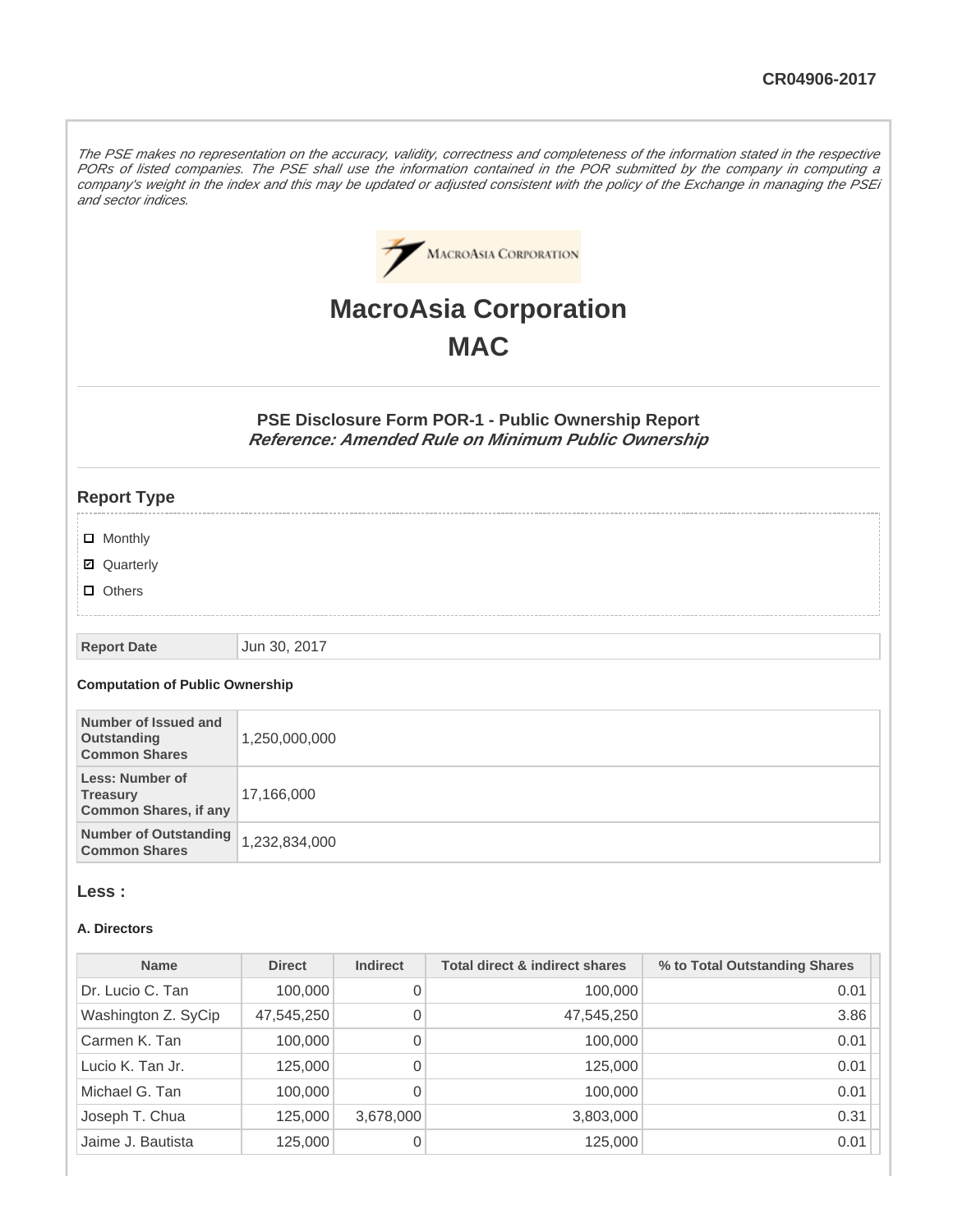| Stewart C. Lim   | 100,000    |            | 100,000    | 0.01 |
|------------------|------------|------------|------------|------|
| Johnip G. Cua    |            | 10,000,000 | 10,000,000 | 0.81 |
| Ben C. Tiu       | 100,000    |            | 100,000    | 0.01 |
| Marixi R. Prieto | 100,000    |            | 100,000    | 0.01 |
|                  | 48,520,250 | 13,678,000 | 62,198,250 | 5.06 |

## **B. Officers**

| <b>Name</b>                     | <b>Direct</b> | <b>Indirect</b>     | Total direct & indirect shares | % to Total Outstanding Shares |
|---------------------------------|---------------|---------------------|--------------------------------|-------------------------------|
| Atty, Florentino M. Herrera III |               | $230,000$ 5,368,952 | 5,598,952                      | 0.45                          |
|                                 | 230,000       | 5.368.952           | 5.598.952                      | 0.45                          |

# **C. Principal/Substantial Stockholders**

| <b>Name</b> | <b>Direct</b> | Indirect | Total direct & indirect shares | % to Total Outstanding Shares |
|-------------|---------------|----------|--------------------------------|-------------------------------|
|             |               |          |                                |                               |
|             |               |          |                                |                               |

# **D. Affiliates**

| <b>Name</b>                           | <b>Direct</b> | <b>Indirect</b>  | <b>Total direct &amp; indirect</b><br>shares | % to Total Outstanding<br><b>Shares</b> |
|---------------------------------------|---------------|------------------|----------------------------------------------|-----------------------------------------|
| Baguio Gold Holdings Corp.            | 88,000,000    | 0                | 88,000,000                                   | 7.14                                    |
| Conway Equities, Inc.                 | 85,110,000    | 0                | 85,110,000                                   | 6.9                                     |
| Solar Holdings Corp.                  | 59,000,000    | 0                | 59,000,000                                   | 4.79                                    |
| Pan Asia Securities Corp.             | 55,000,000    | 0                | 55,000,000                                   | 4.46                                    |
| Dragonstar Management Corp.           | 53,750,000    | 0                | 53,750,000                                   | 4.36                                    |
| Profound Holdings, Inc.               | 47,500,000    | 0                | 47,500,000                                   | 3.85                                    |
| Excel Ventures, Inc.                  | 47,405,000    | 0                | 47,405,000                                   | 3.85                                    |
| <b>Bigearth Equities Corporation</b>  | 46,500,000    | 0                | 46,500,000                                   | 3.77                                    |
| Palomino Ventures, Inc.               | 28,900,000    | 0                | 28,900,000                                   | 2.34                                    |
| Primeline Realty, Inc.                | 25,000,000    | 0                | 25,000,000                                   | 2.03                                    |
| Artisan Merchandising Corp.           | 25,000,000    | 0                | 25,000,000                                   | 2.03                                    |
| <b>Golden Path Realty Corporation</b> | 25,000,000    | 0                | 25,000,000                                   | 2.03                                    |
| Clipper 8 Realty & Development Corp.  | 25,000,000    | 0                | 25,000,000                                   | 2.03                                    |
| Absolute Holdings & Equities, Inc.    | 25,000,000    | 0                | 25,000,000                                   | 2.03                                    |
| Caravan Holdings Corporation          | 25,000,000    | 0                | 25,000,000                                   | 2.03                                    |
| Quality Holdings Inc.                 | 25,000,000    | 0                | 25,000,000                                   | 2.03                                    |
| Sunway Equities Inc.                  | 22,370,000    | 0                | 22,370,000                                   | 1.81                                    |
| Infinity Equities Incorporated        | 22,000,000    | 0                | 22,000,000                                   | 1.78                                    |
| Bestview Development Corp.            | 22,000,000    | 0                | 22,000,000                                   | 1.78                                    |
| Basic Options Inc.                    | 22,000,000    | 0                | 22,000,000                                   | 1.78                                    |
| Winsor Merchandising Corp.            | 22,000,000    | $\mathbf 0$      | 22,000,000                                   | 1.78                                    |
| Prima Equities & Investments Corp.    | 22,000,000    | 0                | 22,000,000                                   | 1.78                                    |
| Legacy Holdings Inc.                  | 22,000,000    | 0                | 22,000,000                                   | 1.78                                    |
| Kinston Realty & Development Corp.    | 22,000,000    | 0                | 22,000,000                                   | 1.78                                    |
| <b>Wonderoad Corporation</b>          | 12,500,000    | 0                | 12,500,000                                   | 1.01                                    |
|                                       | 875,035,000   | $\boldsymbol{0}$ | 875,035,000                                  | 70.95                                   |